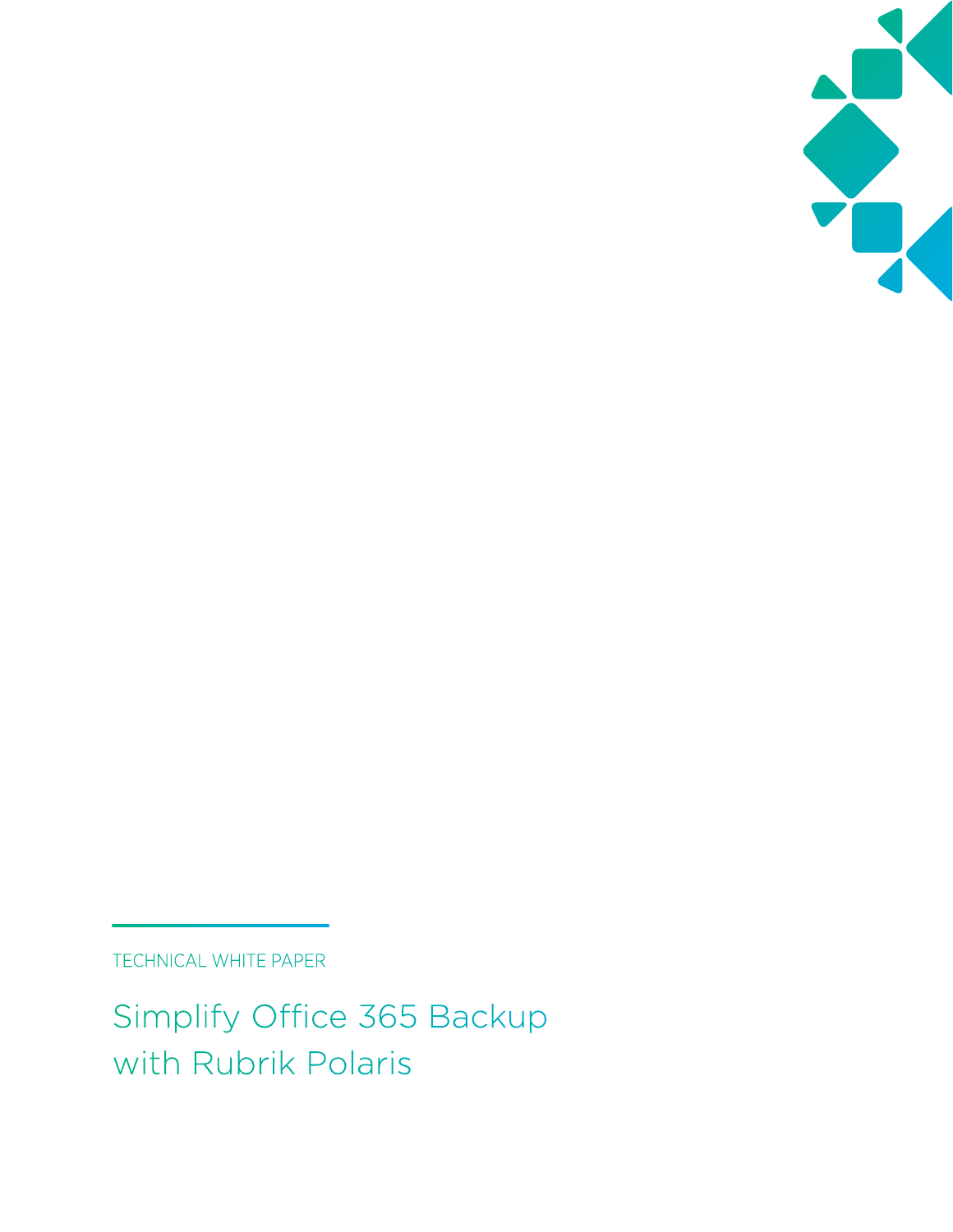# TABLE OF CONTENTS

| THE IMPORTANCE OF BACKUP AND RECOVERY FOR MICROSOFT 0365  3       |  |
|-------------------------------------------------------------------|--|
|                                                                   |  |
| <b>INTRODUCING SIMPLE, FASTER RECOVERIES FOR MICROSOFT 0365 5</b> |  |
|                                                                   |  |
|                                                                   |  |
|                                                                   |  |
|                                                                   |  |
|                                                                   |  |
|                                                                   |  |
|                                                                   |  |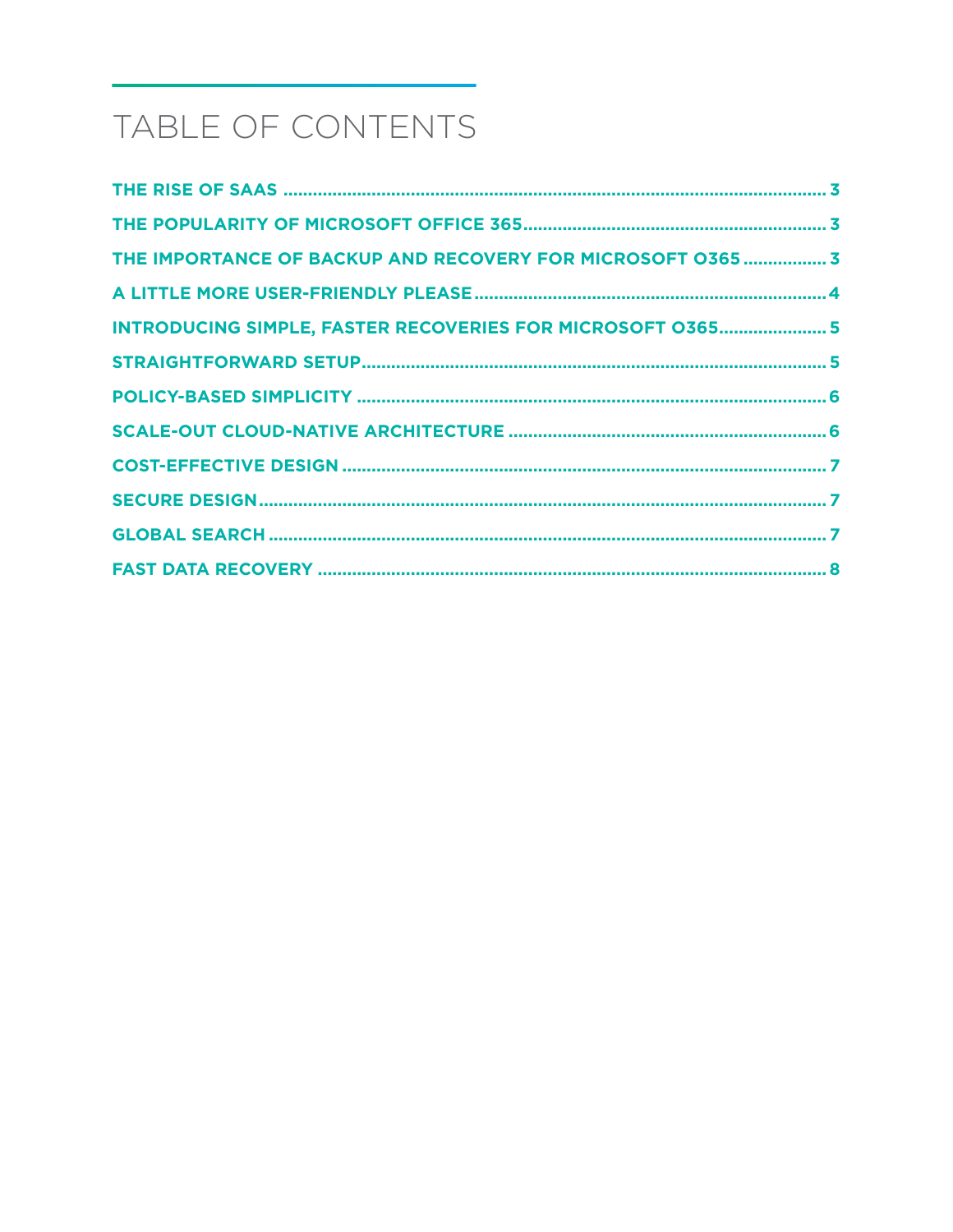### <span id="page-2-0"></span>**THE RISE OF SAAS**

CIOs and IT Leaders are making the move to Software-as-a-Service (SaaS) as a part of their IT and business transformation agenda. Applications typically consume over a third of an average IT organization's time, making them a quick target for optimization. Moving a commodity workload to a SaaS-based offering can reclaim time and allow IT staff to work on more differentiating, higher value projects. It is not only about shifting a utility workload though. SaaS offerings help the business punch above their weight class without requiring teams of specialists and developers. The business also benefits from shifting budget from an up-front expenditure to an opex-friendly subscription model. It may seem like a simple choice to shut down on-premises workloads and catapult them to the cloud, but there are some downsides that are frequently overlooked in the decision-making process.

#### **THE POPULARITY OF MICROSOFT OFFICE 365**

Exchange and SharePoint have played a central role in end user productivity and collaboration services hosted in the data center for many years. Email and content collaboration platforms are no longer a unique service with web-based startups vying for a piece of the pie. Microsoft's response to the growing wave of online services such as file sync and share, web email, and collaboration was to bundle the familiar data center applications, include a few new ones like OneDrive, and offer Office 365-as-a-service. Adoption of the service has been robust. Microsoft combined the appealing familiarity, usability, and popularity of Microsoft Office with an easy to understand à la carte and 3-tiered licensing model that offers increasing levels of functionality, capacity, and locally installed Office.

> Often O365 customers assume backup is included making it an unexpected add-on purchase.

### **THE IMPORTANCE OF BACKUP AND RECOVERY FOR MICROSOFT OFFICE 365**

Aside from the operational benefits of outsourcing an on-premises application, most organizations make the move to SaaS or Office 365 with the intention of introducing cost benefits. It is all too common for teams making the decision to assume their data is safe in the cloud, or to overlook how data backup is handled. Services that are taken for granted within a data center, such as backup and recovery, frequently escape notice in the shuffle of the decision, negotiation, and subsequent migration.

> If data is still in the production system, it isn't a backup.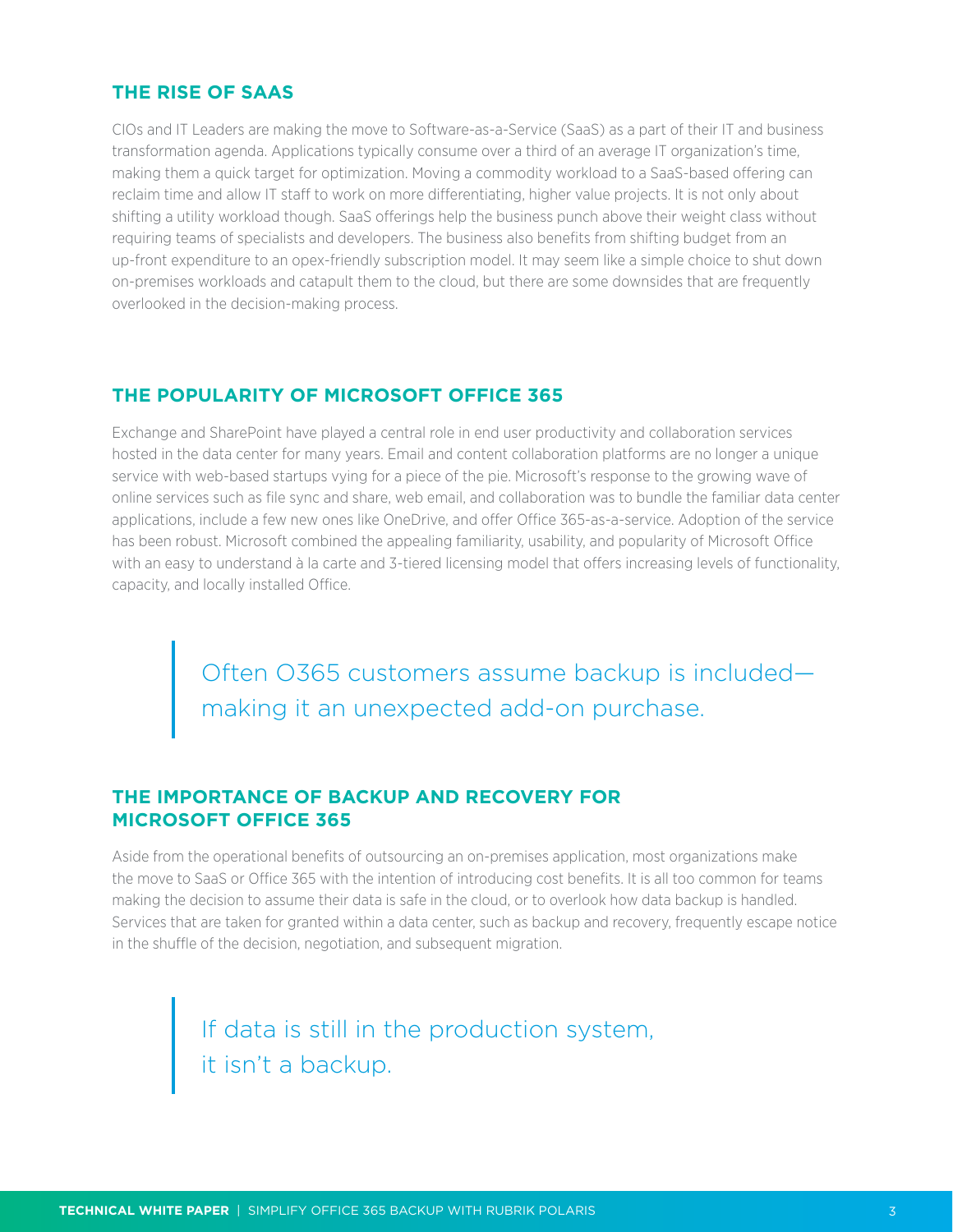- <span id="page-3-0"></span>• Rarely do organizations investigate their Office 365 backup and recovery needs before moving.
- Upon discovery of the gaps, many organizations investigate whether the native features are good enough rather than beginning an immediate search for a backup product and more budget.
- O365 HA is good with 99.9% availability, but HA does not protect against accidental or malicious deletion or corruption.

The O365 infrastructure itself is indeed robust with multiple time offset replicas to secondary geographic locations. Microsoft also performs regular backups for their own use in case something goes wrong on their end. In terms of the actual infrastructure Microsoft has it covered; however, Microsoft clearly states that pointin-time restores are out of scope.

# **A LITTLE MORE USER-FRIENDLY PLEASE**

As for the individual user's mailbox, folder, or email, if something is deleted either intentionally by a malicious insider, disgruntled departing employee, or purely by accident, the clock begins ticking. By default, Exchange online keeps items for 14 days with a 30 day maximum in the Recoverable Items folder before that item is permanently deleted. During this time, an end user can use the Recover Deleted Items feature in Outlook and Outlook on the web to get a view of items that are aging to permanent deletion. After scrolling to find the right email or emails, the restore action places the content back in the Recycle Bin. It then has to be moved again from the Recycle Bin since there is no directed restore or capability to move content to another mailbox. In addition, the end user can click to purge content from this interface which increases the risk from an insider.

• If relying on the Recoverable Items folder, then someone has to know something has been deleted and notice it before the retention expires or that content is lost forever.

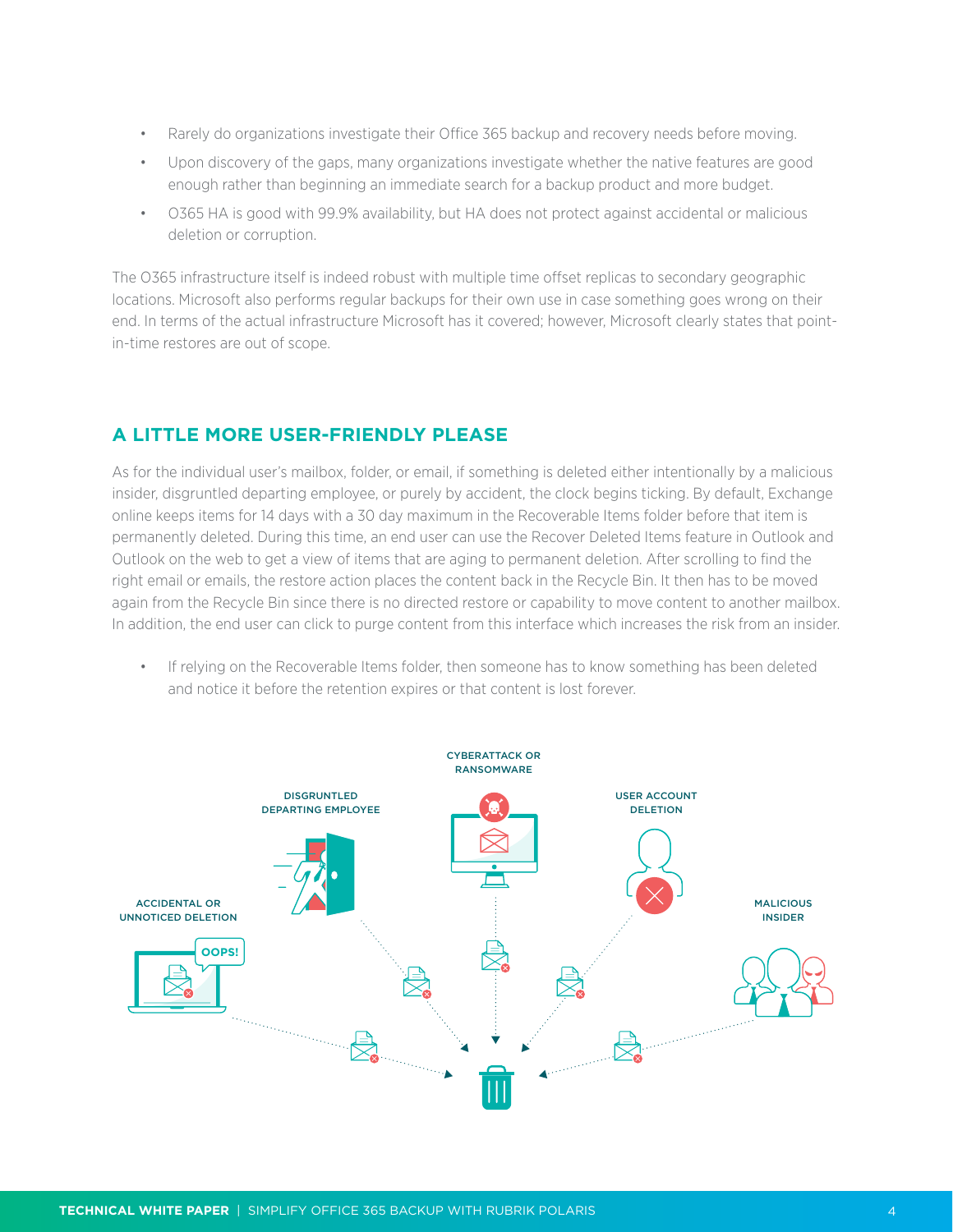<span id="page-4-0"></span>To avoid the unnoticed deletion event, with both E3 and E5 licensing tiers, some organizations may elect to place some or all users on "Litigation Hold." Organizations using E1 or à la carte will have to pay extra for Litigation Hold. Litigation Hold is not really a backup; it is intended to freeze content and avoid deletions and modifications for eDiscovery purposes. The challenge here is that using Litigation Hold places all included mailboxes in the discoverable group, which dramatically increases potentially responsive content during a real legal discovery. When the admin uses the search in EAC, that action automatically places the mailbox on Hold. Afterwards, someone must then make a decision on how long the Hold should stay in place. Lifting the hold will then return control to the defined retention policy and purge content from the Recoverable Items folder.

- Placing all mailboxes on Hold complicates legitimate legal discovery activities.
- If an organization has a defensible email deletion policy, then the "Litigation Hold" route is probably not an option at all.
- A privileged user with sufficient rights to view it must manually retrieve items for the user via the EAC, and export is only in PST format.

Fishing items out of the Recoverable Items folder or even the relatively extreme move of placing the whole organization on Litigation Hold fails to meet the true standard of backup since all content remains in the production system: Exchange. An error, misconfiguration, or intentional action could wipe out data, and that should be cause enough for decision makers to seek a third party backup solution.

> Fishing items out of the Recoverable Items folder or expecting Admins to export to PST is error prone, time consuming, and unnecessarily complex.

# **INTRODUCING SIMPLE, FASTER RECOVERIES FOR MICROSOFT OFFICE 365**

In the first release of Rubrik Polaris for O365 backup, Microsoft Office 365 email and calendar items are supported. Our SaaS approach and cloud-native architecture allow for rapid iteration and product enhancements without our customers having to redeploy, upgrade, or bother with anything other than use the service.

# **STRAIGHTFORWARD SETUP**

Rubrik Polaris offers straightforward setup to backup O365. Administrators do not have to make design decisions. Simply fill in the details for the Azure account, storage, and compute and you are ready to begin taking the first snapshot. Polaris takes care of all the rest.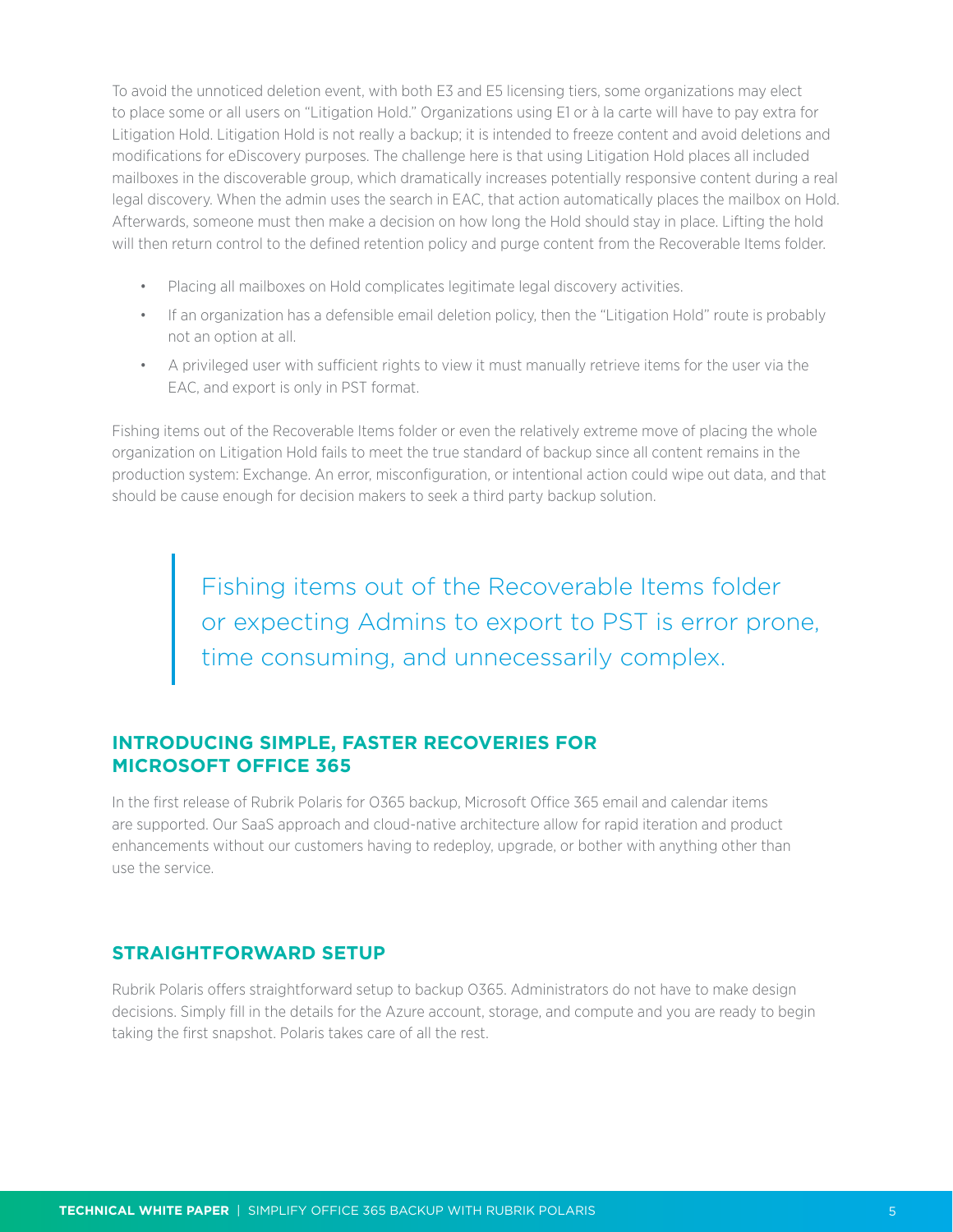<span id="page-5-0"></span>

The required cloud infrastructure is automatically provisioned only when it is needed for processing behind the scenes. Automatic provisioning frees administrators from any complex design decisions such as how many proxies are required for the number of users. Life with Polaris is easy too. Because the infrastructure scales itself as needed, there is no need to worry about tuning or adjusting to remove bottlenecks down the road.

#### **POLICY-BASED SIMPLICITY**

Administrators leverage Rubrik's hallmark SLA policy engine to automate backup policies aligned to business SLAs rather than setting up backup jobs and target storage. Administrators may select either the entire O365 Subscription and apply a blanket SLA or apply a granular policy on an individual basis for users (i.e. longer retention). If the SLA is applied to the entire subscription, then newly created users are detected and automatically protected. It is that easy. Polaris automatically begins orchestrating and executing the defined SLA, and administrators can focus on higher value tasks than day to day operations.

# **SCALE-OUT CLOUD-NATIVE ARCHITECTURE**

Support for O365 is built on an elastic, cloud-native architecture that dynamically scales Kubernetes container compute instances up and down depending on load. This elastic approach simply manages growth without intervention and eliminates cost inefficiencies associated with persistent cloud compute instances. This design advantage frees customers from painful, wasteful, and error prone manual adjustment of the underlying infrastructure and simplifies both daily operation and eliminates storage silos when it is time to retrieve protected content.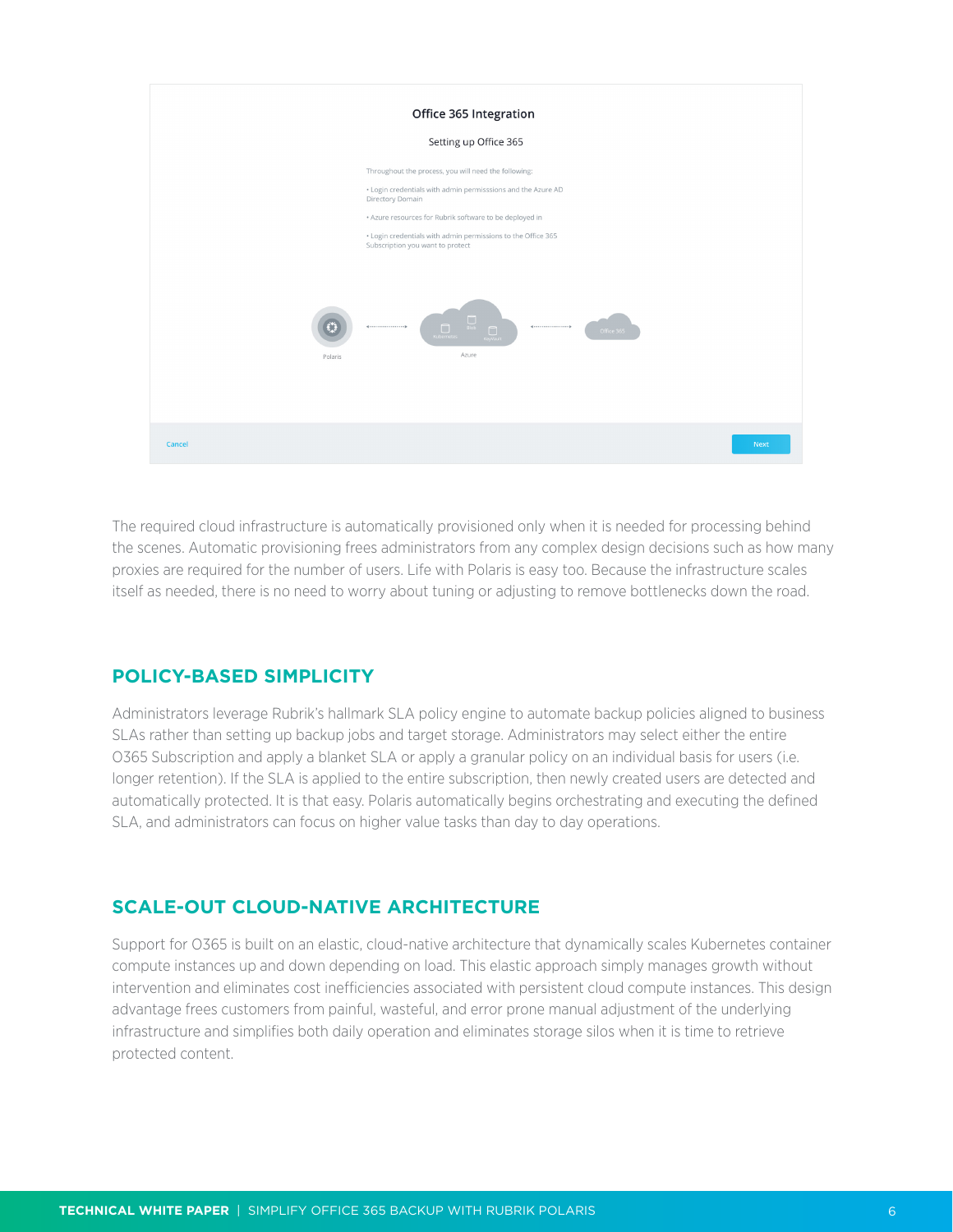### <span id="page-6-0"></span>**COST-EFFICIENT DESIGN**

Rubrik delivers dynamic scaling capability to manage increases and decreases in processing requirements with superior IaaS cost efficiency. Rather than rely on legacy models, we embraced cloud-native architectural possibilities. This is simple economics. Elastic architecture provides performance, scalability, and growth advantages that translate into cost savings.

#### **SECURE DESIGN**

One of the design objectives was to instill data security confidence. For this reason Rubrik chose a "born in the cloud, stays in the cloud" approach. During setup, customers enter the details for their Azure and O365 subscription, but no critical data ever leaves it. Polaris acts as a control plane to orchestrate the Azure IaaS Kubernetes containers to execute the jobs as needed. Snapshots and index metadata for email and calendar items never leave the customer's own Azure subscription. This allows customers to have complete control over their own data.

#### **GLOBAL SEARCH**

Rubrik provides administrators global search capability without first researching where an end user's data may be. By design, we eliminated any 1:1 silo relationship of index and proxy to storage and consolidated all email and calendar items into a single search interface. Search criteria includes date range, subject keyword, sender or recipient, and ability to explore point in time via a specific snapshot.